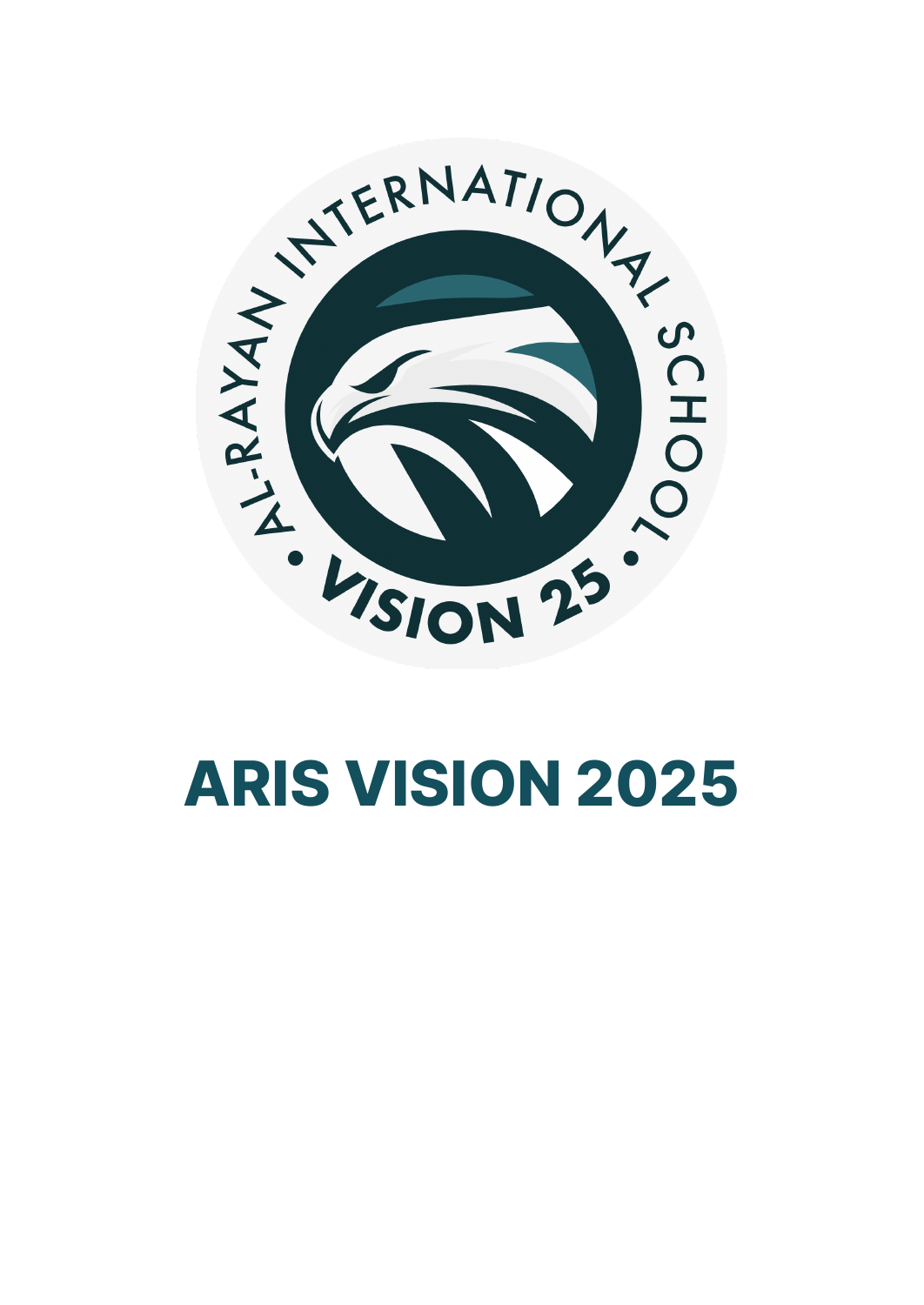## **ARIS VISION 2025**

ARIS Vision 2025 defines the strategic journey of the ARIS community from the period of 2019 to 2025. This strategic document was developed following the review of the ARIS guiding statements in 2018-2019.

The Strategic Plan and the School Indicators are each distinct and important pieces of ARIS's strategic journey. The indicators complement the strategic plan by ensuring the key elements of a leading international school are in place as a strong foundation for the Strategic Plan. While a strategic plan is generally completed in 3-5 years, the indicators do not have a set completion date, as these are ongoing benchmarks the school should meet.

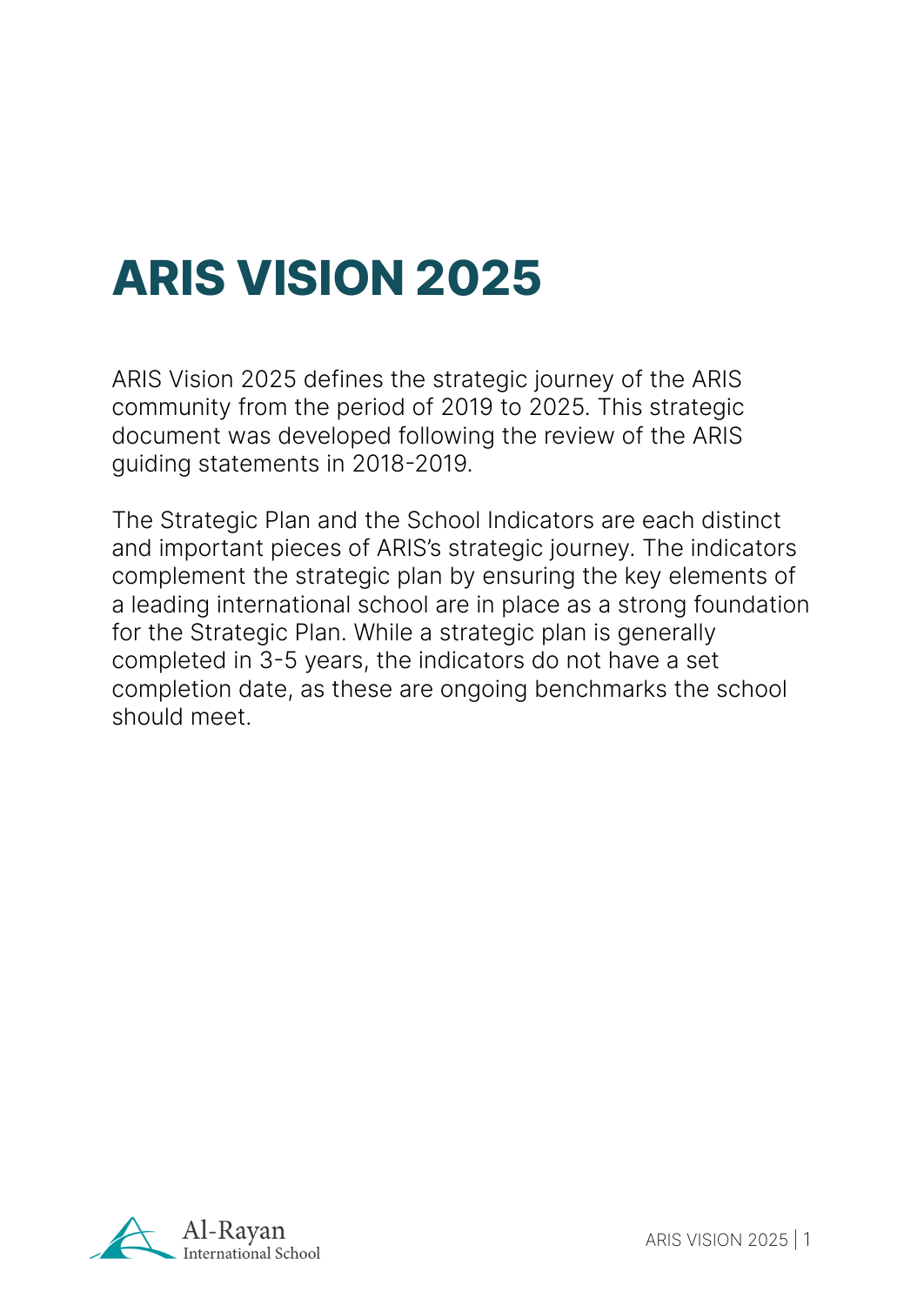## ARIS SCHOOL INDICATORS

To monitor and evaluate ourselves on an ongoing basis, ARIS Board and Management developed ARIS School indicators which are used to ensure that we continue maintaining the fundamental elements of a leading school focused on students and learning. Distinct from the Strategic Plan, these indicators are standards the school is expected to meet every year and is committed to maintaining. Throughout the years, we have had many staff, parents and students activities and sessions around learning and quality education. Accordingly these indicators were identified and developed.

## **INDICATOR 1 ARIS considers Student learning to be the highest priority.**

- 1.1 Learning and Learning Principles are clearly defined, shared and updated regularly.
- 1.2 School core purpose and ethos is focused on community learning (student, staff, parents, board) and student success.
- 1.3 Budget review and focus is on learning and follows key benchmarks, school data, feedback and empirical research recommendations.
- 1.4 The written, taught and assessed curriculum is reviewed regularly to make sure that student learning is maximised.
- 1.5 Teacher learning and professional development is focused on maximizing student learning.

## **INDICATOR 2 ARIS attracts, develops and retains excellent educators and leaders.**

- 2.1 ARIS will attract well-qualified staff and will focus on providing them with the necessary orientation and training to be successful.
- 2.2 ARIS offers employment conditions that encourage faculty retention to ensure sustainability of quality education and a positive and collaborative school culture.
- 2.3 ARIS is committed to a culture of continuous improvement and learning for staff to deliver a rigorous and comprehensive educational programme.

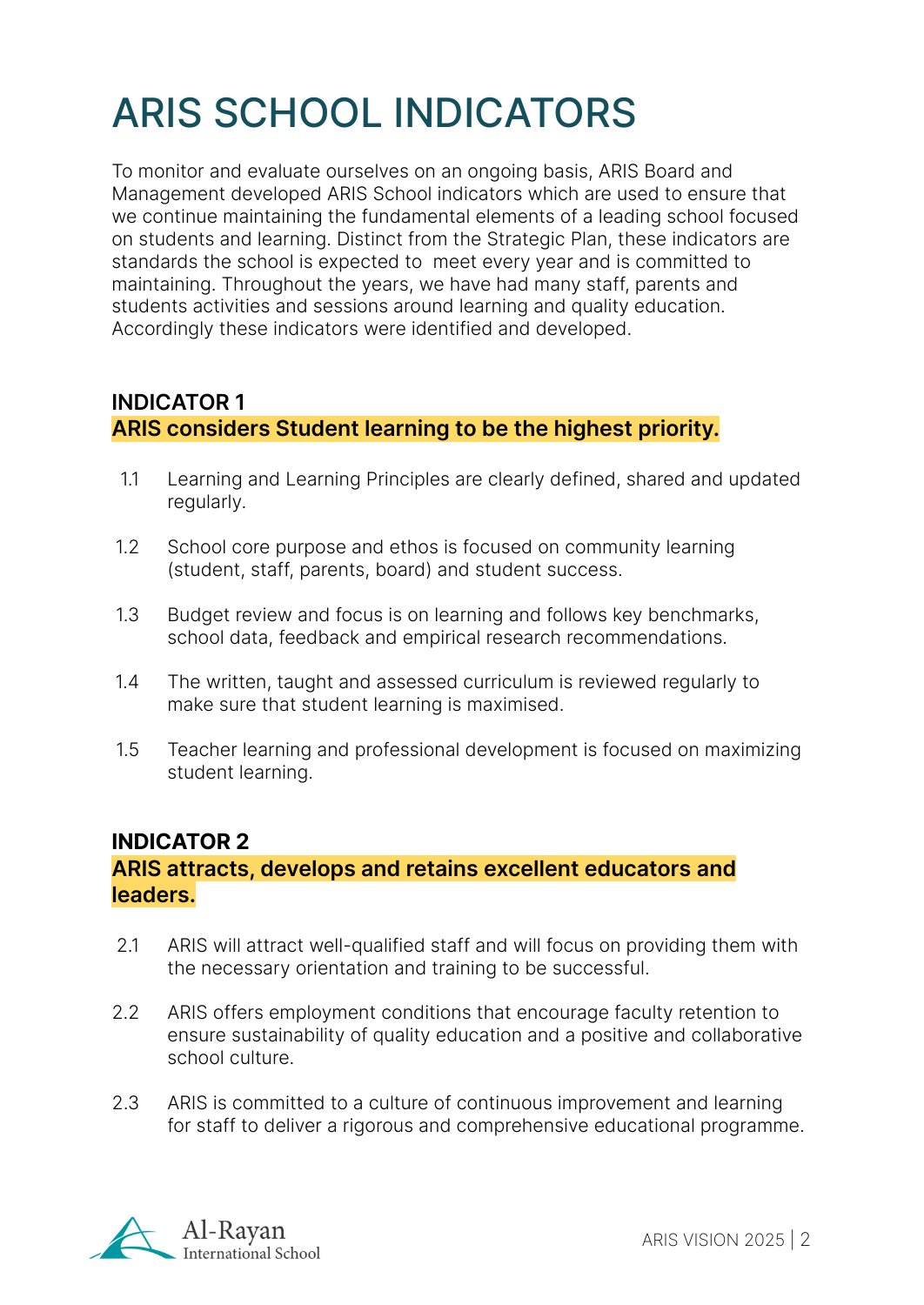## **INDICATOR 3 ARIS offer a balanced and well-rounded programme**

- 3.1 To develop a well balanced educational and after-school programme that is focused on service learning, arts, athletics and academic activities.
- 3.2 Leadership and entrepreneurship opportunities are encouraged and promoted (SRC, CAS, Service Learning, student-led initiatives and projects, MUN…)
- 3.3 Emotional and Career Counseling support student well-being and success.

## **INDICATOR 4**

## **ARIS students achieve strong academic results and their performance is tracked regularly.**

- 4.1 Student achievement/progress that are externally scored indicate students are at or above average expectations.
- 4.2 Student achievement/progress that are internally scored indicate students are at or above expectations.
- 4.3 Performance Review Meetings take place at least 4 times a year with clear interventions put in place for struggling students.

## **INDICATOR 5**

## **ARIS values a diverse, inclusive and caring community through its actions and programmes.**

- 5.1 ARIS budgets for and maintains a scholarship fund for local students who would not be able to attend ARIS because of financial constraints.
- 5.2 ARIS supports all students, including those who are diverse in language, culture, and learning differences (PLSD, EAL, Gifted and Talented…)
- 5.3 ARIS develops and maintains a strong service learning programme which allows students to actively engage in meaningful service and connect with the local and global communities.
- 5.4 ARIS recruits and develops diverse candidates locally mainly and internationally whenever possible.

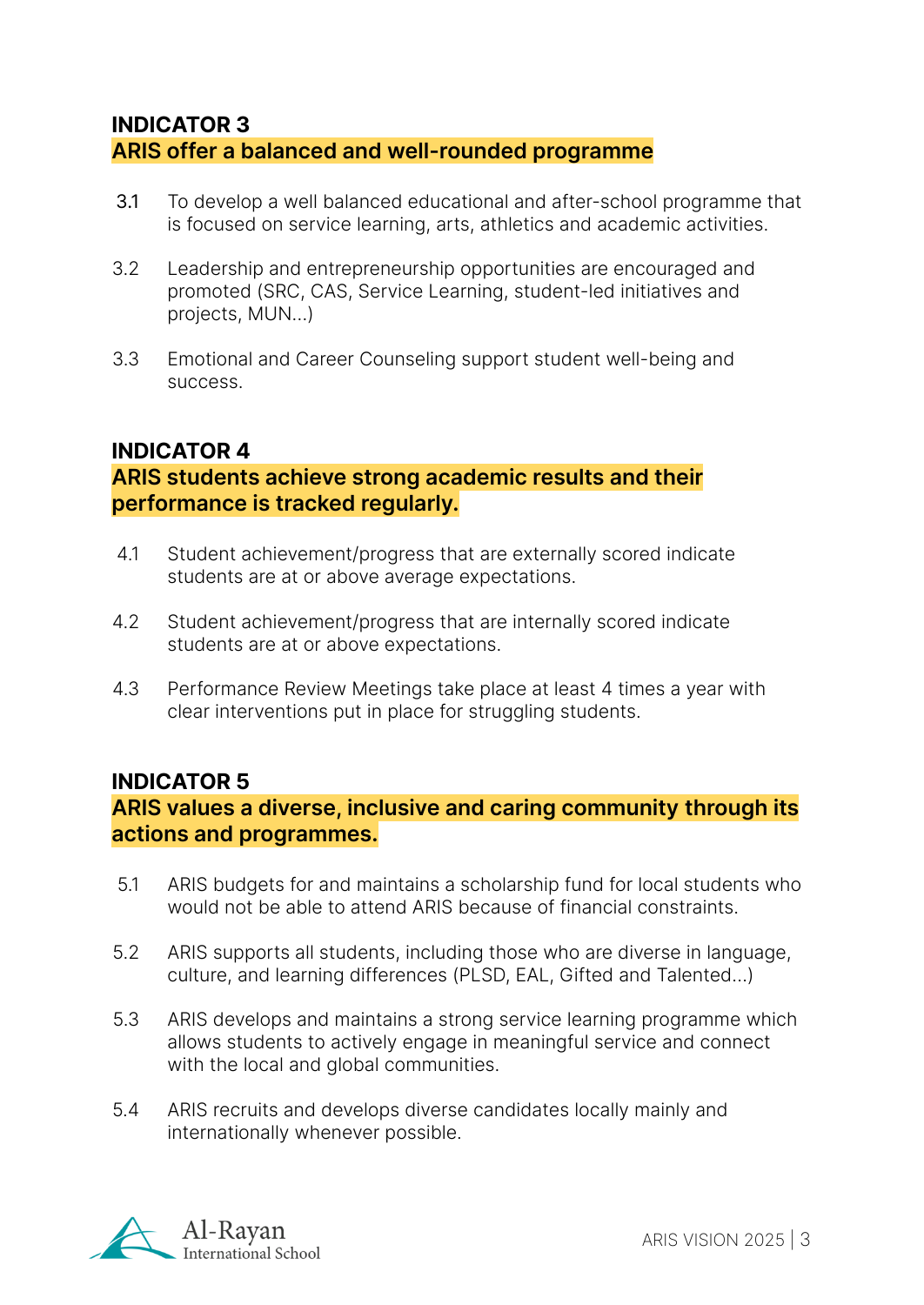5.5 ARIS has a clear policy and guidelines for Child Protection and Safeguarding and offers a safe and secure environment.

## **INDICATOR 6**

### **ARIS has the facilities, resources, partnership, memberships and finances to support its programmes and achieve its mission.**

- 6.1 ARIS will complete all three phases of construction and campus development by 2025 with a strong focus on innovative, flexible and collaborative spaces.
- 6.2 Resources and finances are monitored and maintained to support the financial sustainability of the school and ensure the delivery of a quality IB and personalised education.
- 6.3 Documentation and planning are in place to support financial sustainability of the school and ensure the delivery of quality educational programmes.
- 6.4 ARIS will complete all four IB programmes authorisation in addition to Council of International Schools Accreditation- CIS/MSA by 2025.
- 6.5 ARIS will develop a strong partnership with local and international organisations to support its mission and the implementation of its programmes (IBCP career partners, Universities, local companies, governmental entities, IB world schools...)

## **INDICATOR 7**

## **ARIS Board is generative, sustainable, well-informed and focused on learning.**

- 7.1 ARIS will receive yearly training on governance, learning principles and the programmes being implemented.
- 7.2 ARIS Board will ensure sustainability and have an orientation programme for all new members.
- 7.3 ARIS Board will receive regular reports from the school management.
- 7.4 Board retreats are held yearly to finalise action plans and follow up on indicators and strategic plans.
- 7.5 Board reports are completed yearly to present data and report on strategic plans.

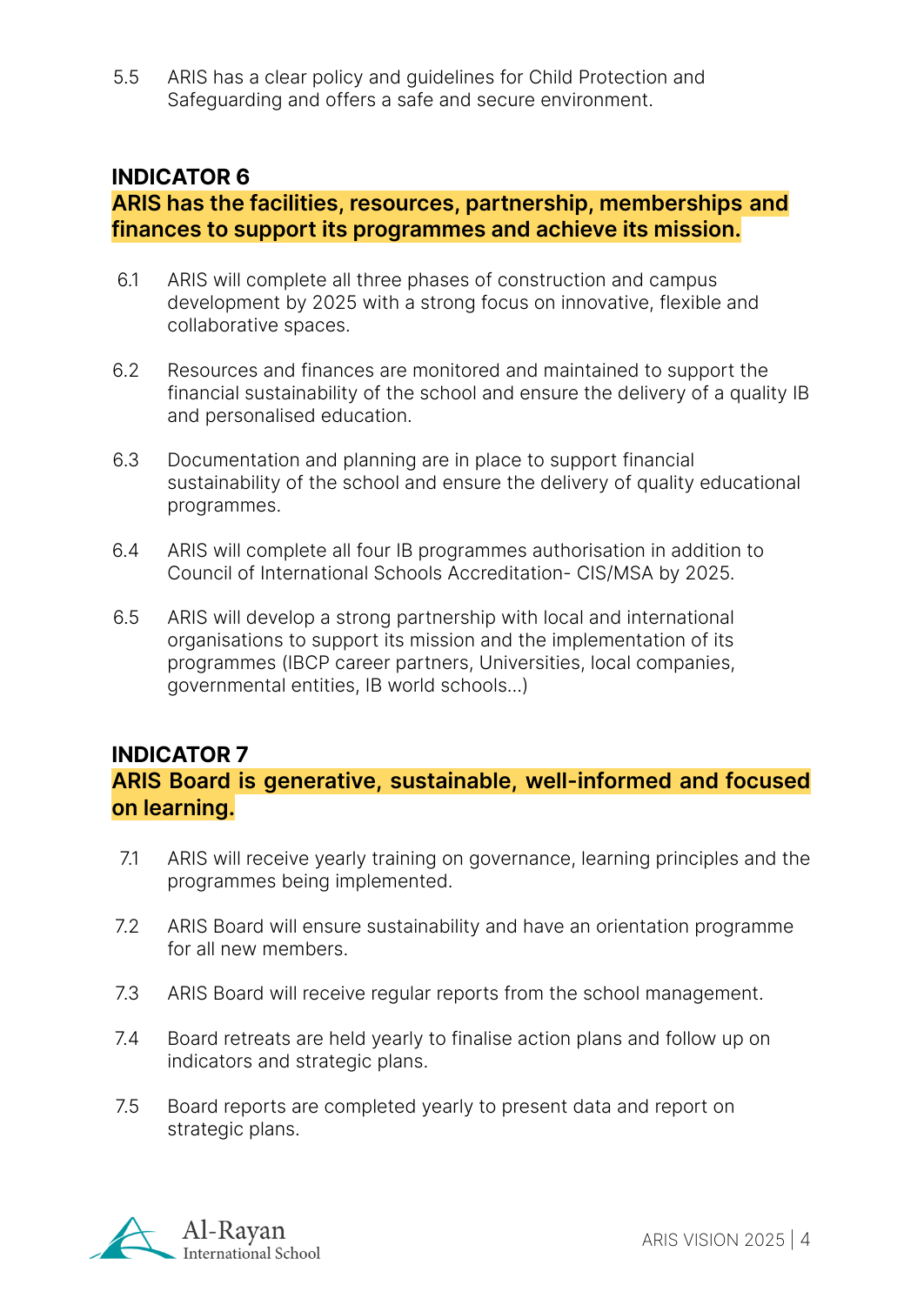## ARIS STRATEGIC PLAN

## **PERSONALIZED LEARNING**

## **GOAL**

**To develop engaged and motivated learners by supporting them in ways that are relevant to their life, cultures, interests and ambitions.**

We recognise that ARIS is an inclusive school whose students come from different educational experiences. We also believe in the principles of Neurodiversity and that there are alternative forms of natural human differences. Each individual brain is wired differently and every student has a unique background, learns differently and at their own pace.

We believe that self-directed and empowered students are more inspired to find and pursue their passions and in doing so experience deeper learning and engagement.

We commit to empowering students to take proactive roles in designing and evaluating their own learning. We also commit to make learning relevant and personalised through concept-based inquiry.

#### **Objective 1**

Learning is differentiated, flexible and informed by what the learners have and have not understood and mastered.

#### **Objective 2**

Multiple pathways and personalised schedules are offered to support the success of all learners (IB and others).

#### **Objective 3**

Universal Design for Learning Principles guide teacher planning and design of learning environments and experiences.

#### **Objective 4**

Learners will transfer knowledge, skills, and understanding and apply them to different contexts that are relevant to them.

#### **Objective 5**

Learning is inquiry-based, student-centered, requiring students to construct knowledge and understanding of the world.

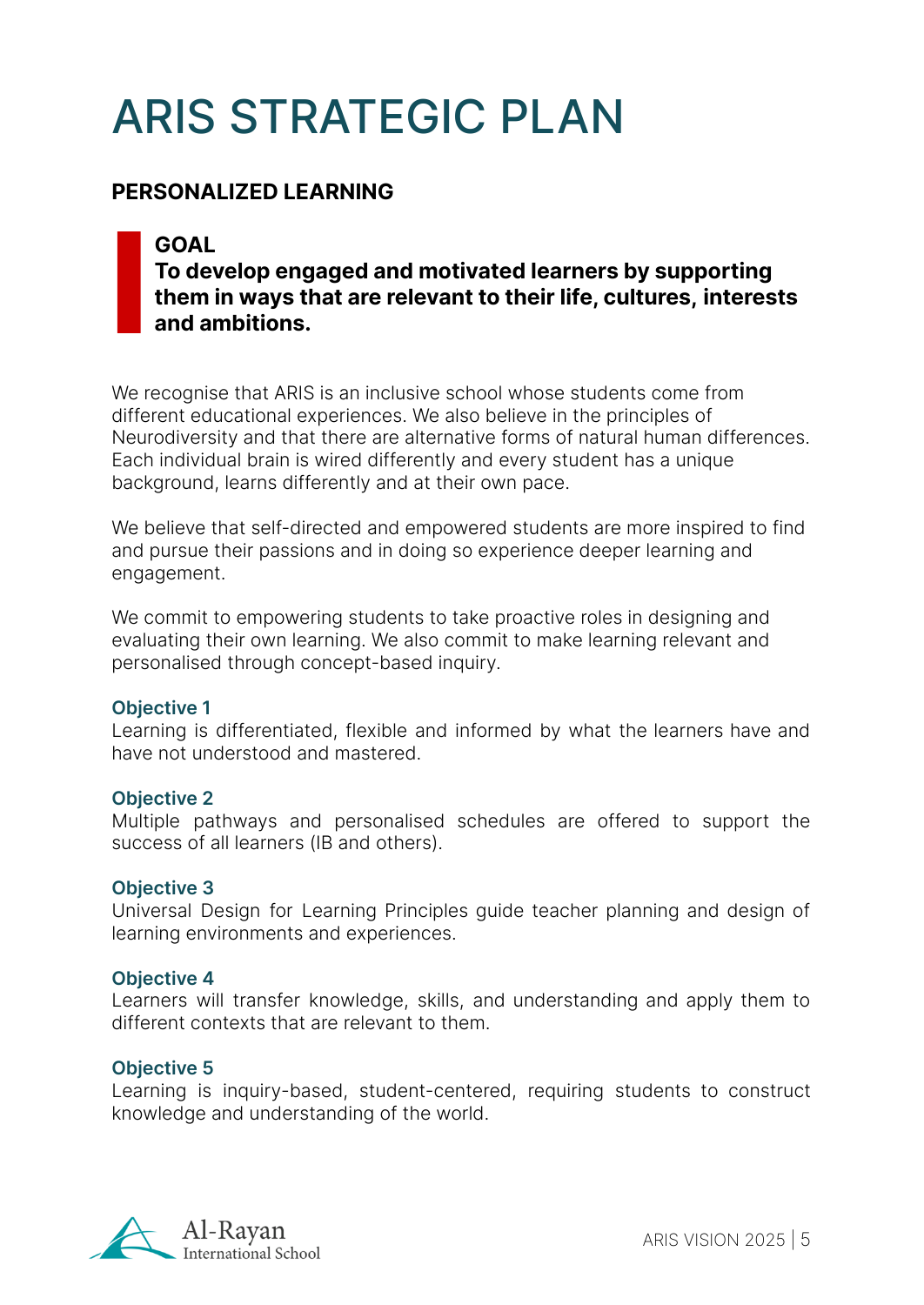#### **Objective 6**

Student Profiles are developed and updated every year. They guide learning design, planning and decision making.

#### **Objective 7**

Learners will take a proactive role in designing and evaluating their learning.

#### **Objective 8**

Programmes and staff are in place to support the needs and learning styles of all learners (PLSD).

## **STUDENT WELL-BEING**

### **GOAL**

## **To integrate a comprehensive approach to student and community well-being throughout the school and develop intra and inter-connected learners.**

We recognise that overall well-being of students enhances intrinsic motivation, increases academic achievement, improves school satisfaction and leads to flourishing of individuals and communities. We also recognise that our school community, our host country Ghana and the international community provide invaluable potential for us to be enriched by the perspectives of others.

We believe that those who feel better about themselves and the world around them, will learn better. We also believe that learning is a continuous process of making connections driven by the need to make sense of the world we live in and to better understand ourselves. Connected learners collaborate and communicate with empathy.

We commit to support students and staff to have a good understanding of well-being and social and emotional needs. Students will also engage with, learn from and contribute positively to the communities to which they belong.

#### **Objective 1**

Learners will understand that each individual is unique and their action and beliefs have an impact on others (Service Learning, International Mindedness).

#### **Objective 2**

Well-being definition, curriculum and programme in place for all classes linked to PSPE and ATL skills.

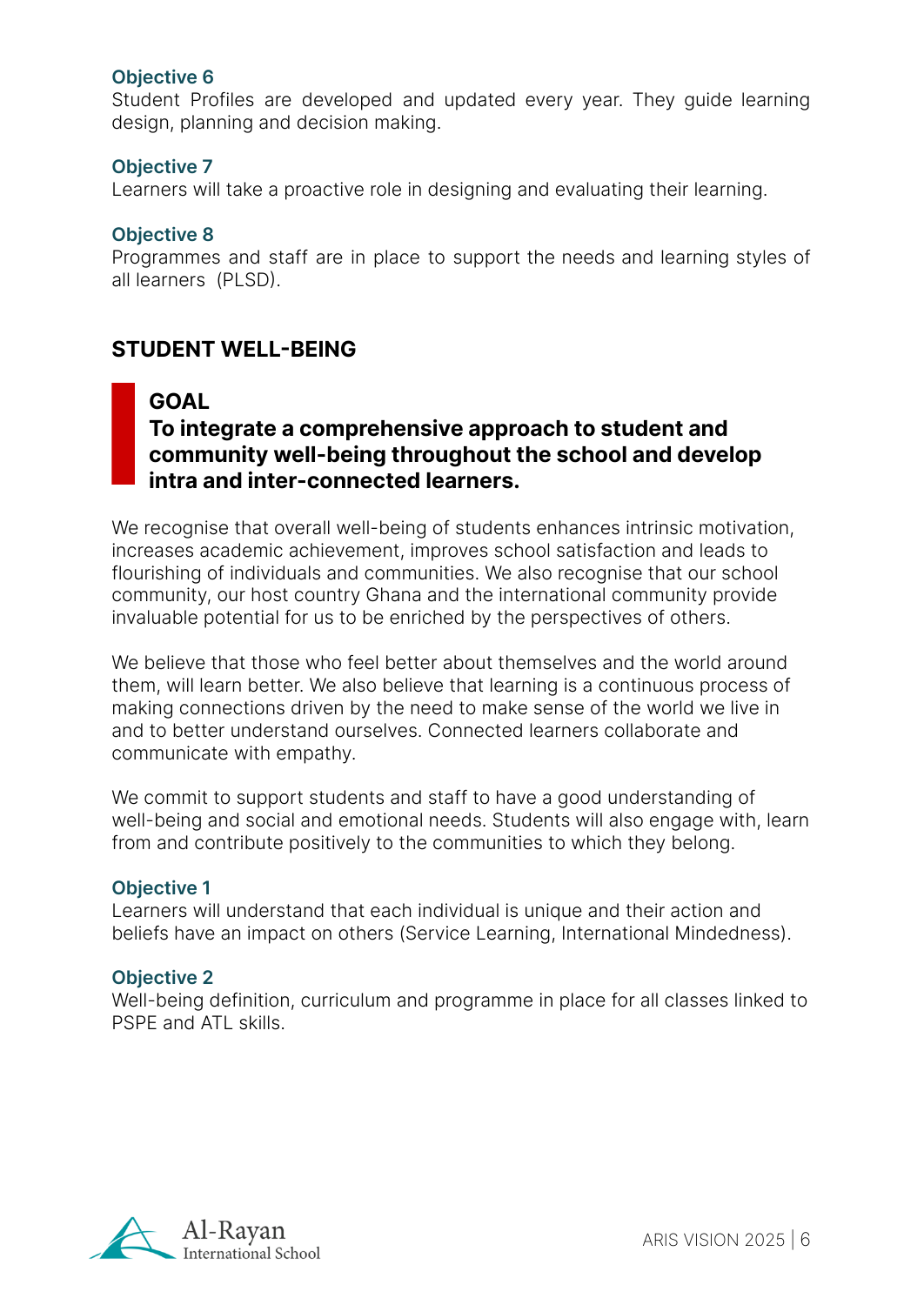#### **Objective 3**

Learners and staff involved in consistent and personalised well-being learning opportunities.

#### **Objective 4**

Student agency and attitude towards learning support community well-being and engagement.

#### **Objective 5**

A restorative approach is implemented to manage behavior and build community.

#### **Objective 6**

Learners will utilize global and local information networks, using technology safely and effectively to make informed decisions and contributions.

#### **Objective 7**

Learning is focused on learner identity and skills development through collaboration, communication and reflection.

## **STAFF DEVELOPMENT**

## **GOAL To hire, train, orient and retain excellent educators and leaders**

We recognise that teacher development and learning is a continuous and lifelong process through which educators develop their personal and professional abilities, and improve their knowledge, skills and practices. This leads to their empowerment and their transformation as learners.

We believe that educators who are passionate and deep learners will inspire students to achieve their best potential and embrace a deep love for learning. We also believe that educators are designers of learning experiences and environments.

We commit to developing an extensive yearly professional learning programme for all staff in addition to building local capacity of educators in Ghana.